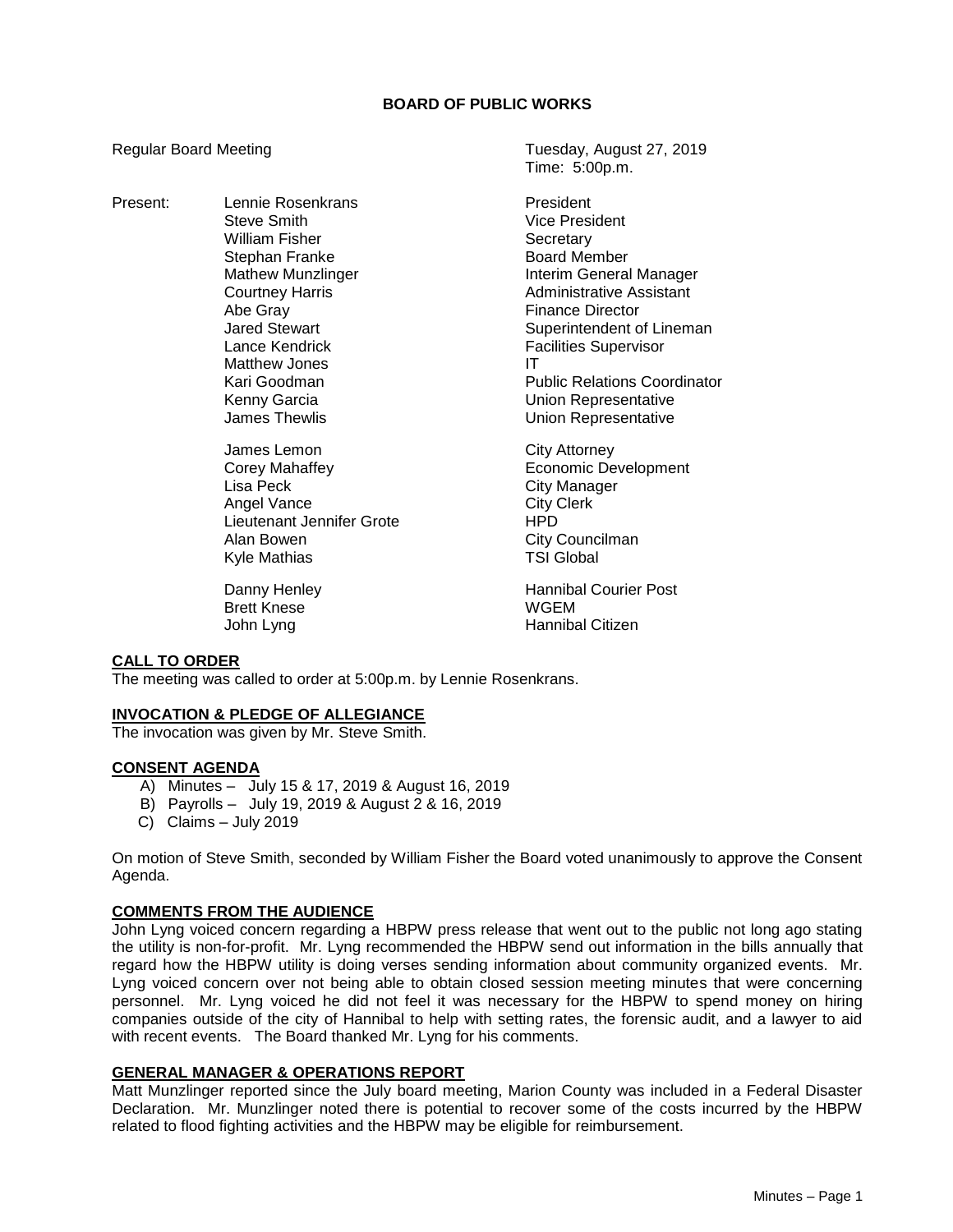Matt Munzlinger reported the HBPW received notice that PWSD#1 of Ralls County currently has their new water treatment plant online and running.

Matt Munzlinger reported the HBPW welcomed 4 new employees. Mr. Munzlinger noted 1 employee joined the Water Treatment Plant (WTP), and 3 employees joined the Sewer Crew.

Matt Munzlinger reported the Electric department outages were high for the month of July due to storms. Mr. Munzlinger noted the crew has completed their portion of the project at Oak Spring Subdivision (Mulhern Subdivision) and delivered all necessary items for the contractor to complete the installation of the electrical infrastructure.

Matt Munzlinger reported the Water Crew completed 28 excavations during the month including five main repairs.

Matt Munzlinger reported the Sewer Crew has been raising manholes covered during city paving activities during the month. Mr. Munzlinger noted the Crew was able to raise 40 manholes and focused on completing the high traffic areas first.

Matt Munzlinger reported the new river intake and pump house were cleaned during the month at the WTP. Mr. Munzlinger noted the new actuated valve arrived for raw water pump #2 and was recently installed.

Matt Munzlinger reported since the river dropped below flood stage in July, the flows have dramatically decreased at the Wastewater Treatment Plant (WWTP).

Matt Munzlinger reported Matthew Jones continues to work on the Automated Meter Integration (AMI) project. Matthew Jones presented information regarding the integration and also noted installation opportunities.

Matt Munzlinger reported the phone system installation at the HBPW was completed on July  $17<sup>th</sup>$ , and the HBPW staff is continuing to learn about the various call reporting and recording features.

#### **FINANCIAL REPORT**

Abe Gray presented the Board with the financial results for the month of July 2019, year to date results, and key financial ratios. Mr. Gray presented the Dashboard presentation to the Board as a review of Key Performance Indicators trailing the last six months.

## **PROJECTS REPORT**

Mathew Munzlinger presented the Board with an updated progress report of ongoing projects. This includes projects from the Water System and Water Treatment Plant, as well as the Sewer System, Wastewater Treatment Plant, & Stormwater updates. Mr. Munzlinger noted the progress of these projects and studies are acceptable and will continue as weather permits.

## **OLD BUSINESS**

#### *Stormwater Repayment/Principal Deferment – Abe Gray*

Abe Gray reported in August, 2017, the Stormwater Fund borrowed \$1 million from the Electric Fund to carry the new utility through until a revenue source develops. Mr. Gray noted since the Stormwater Fund does not have a revenue source and another principal payment is due on August 1, 2019, HBPW management requests the Board move to defer the August 1, 2019 principal payment of \$100,000. This would be added to the balloon payment at the end of the loan due on August 1, 2022.

On motion of William Fisher, seconded by Steve Smith the Board voted unanimously to approve to defer the August 1, 2019 principal payment of \$100,000.

#### *Private Sewer Letter – Matt Munzlinger*

Matt Munzlinger reported Private Sewer letters were mailed out to service addresses with private sewer mains on August 9, 2019. Mr. Munzlinger noted the Board instructed the HBPW staff to send out letters yearly to all customers to inform them that their home is served by a private sewer main.